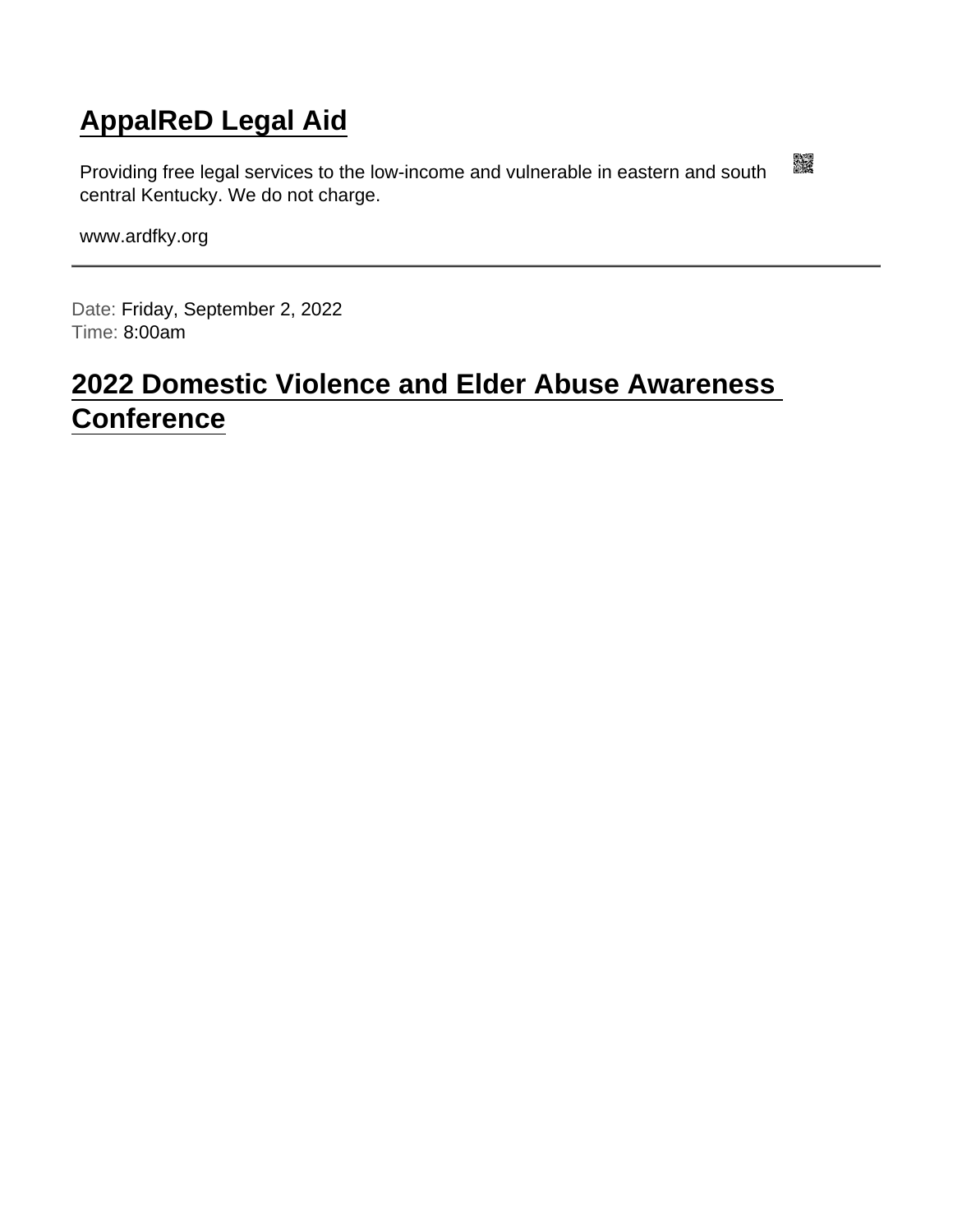

# **DOMESTIC VIOLENCE & ELDER ABUSE AWARENESS CONFERENCE**

# RICHMOND, KY SEPTEMBER 2, 2022

Please join AppalReD Legal Aid for our 19th annual Domestic Violence and Elder Abuse Awareness Conference on September 2nd from 8:00 a.m.- 4:00 p.m.This year's conference will be a hybrid event. The conference will be simutaneously livestreamed over Zoom for those attending remotely. Remote participants will be able to ask questions. In person attendance will be capped at 150.The in-person event with be held at the Perkins Building, Eastern Kentucky University at 4436 Kit Carson Drive, Richmond, KY.

Participants can earn free CEUs and CLEs no matter how they attend.

## **Registration**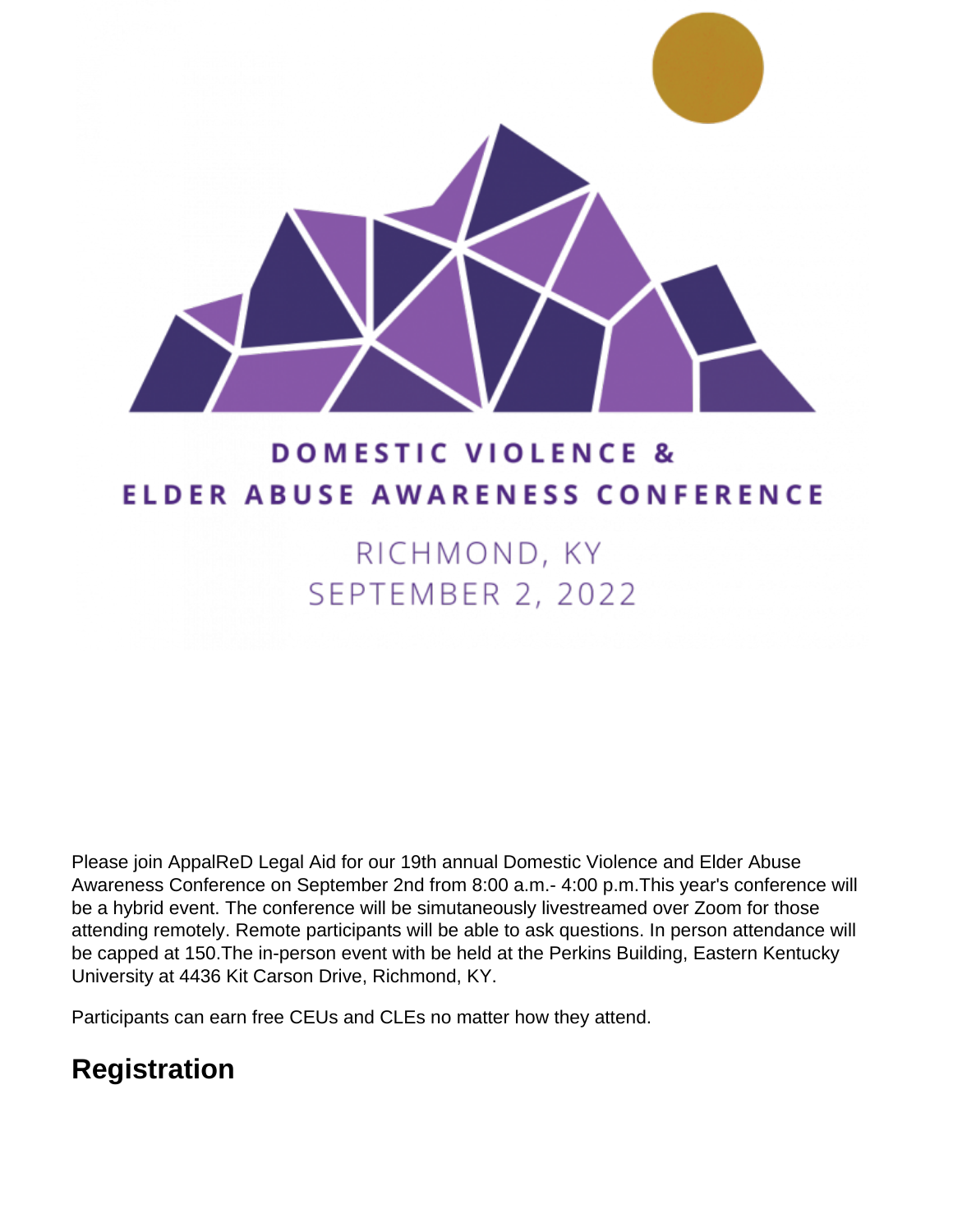To register fill out this [online form.](https://ardfky.wufoo.com/forms/z1hj0gyc0bxpzyi) As always, this conference is free.

## Agenda

Agenda is forthcoming.

## Session Descriptions

Legal Rights & Remedies Available to Immigrant Victims of Domestic Violence

In the United States, victims of domestic violence, regardless of their immigration status, can access help provided by governmental agencies. Attorney Shannon Church Egan will discuss in detail what legal rights are afforded to immigrant victims of domestic violence, and what types of special protections are available under federal immigration law to certain qualifying victims.

Serving Those Who Serve: Working with Clients with Ties to the Military (Services Members, Dependents, and Veterans)

Military Service Members and their Dependents, as well as Veteran populations, have many unique needs and situations.These critical needs can have serious impacts on the individual if not taken into consideration. These unique situations may result in delays in reporting or seeking help, create difficulties in providing services, and could hinder any treatment or recovery plans if not addressed properly. This workshop by Charles Lay is designed to assist those working with these populations to have a better understanding of these needs, as well as a better understanding of programs and services available through the military to help with these needs.

Attendees will come out of this presentation able to:

- Identify and understand unique aspects and considerations when working with military and Veteran clients/military culture.
- Identify additional resources and agencies needed for referrals or assistance when working with clients from the military or Veterans.
- Identify some of the major changes within the Army over the last couple of years which may impact services for this population.

#### Out Late: Protecting LGBTQ Seniors

This presentation will identify unique legal issues among LGBTQ+ seniors and communityspecific risks for elder abuse and domestic violence. Attorney Ross Ewing will give particular attention to resources outside the legal community and how those resources can be used to improve legal services for this population.

Voices from Foster Care: Best Practices to Serve Children Who Have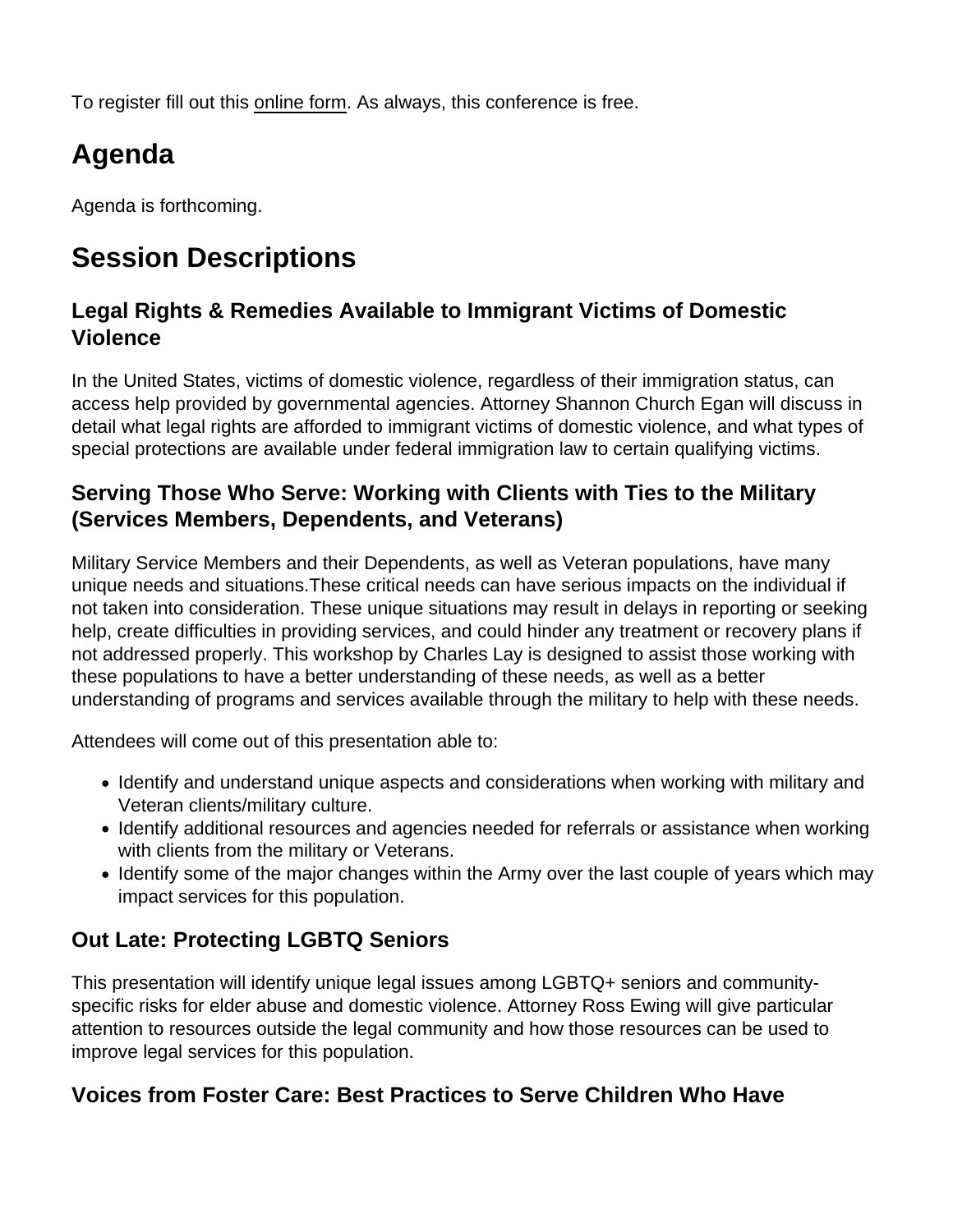#### **Experienced Trauma**

Presenters Kelly Jaramillo and Andrew Holt from the Department for Community Based Services along with Taylor Trenth of Voices of the Commonwealth will provide an insightful training on providing services to children in foster care. As the number of foster children in this state of Kentucky continues to hold steady at 9,000+, the likelihood of professionals working with children in foster care or their families grows increasingly so. The presenters will begin by defining trauma and how it can present itself in children who have experienced trauma and been placed into the custody of the State. Participants will be provided with best practice and skills they can incorporate into their own work with children and youth in foster care. Participants will also hear from a former foster youth who aged out of foster care and an adoptee who was adopted at an early age. They will share their experiences in foster care and provide insight into the successful relationships they had while in care and into adulthood.

#### **Elder Abuse**



**Shannon**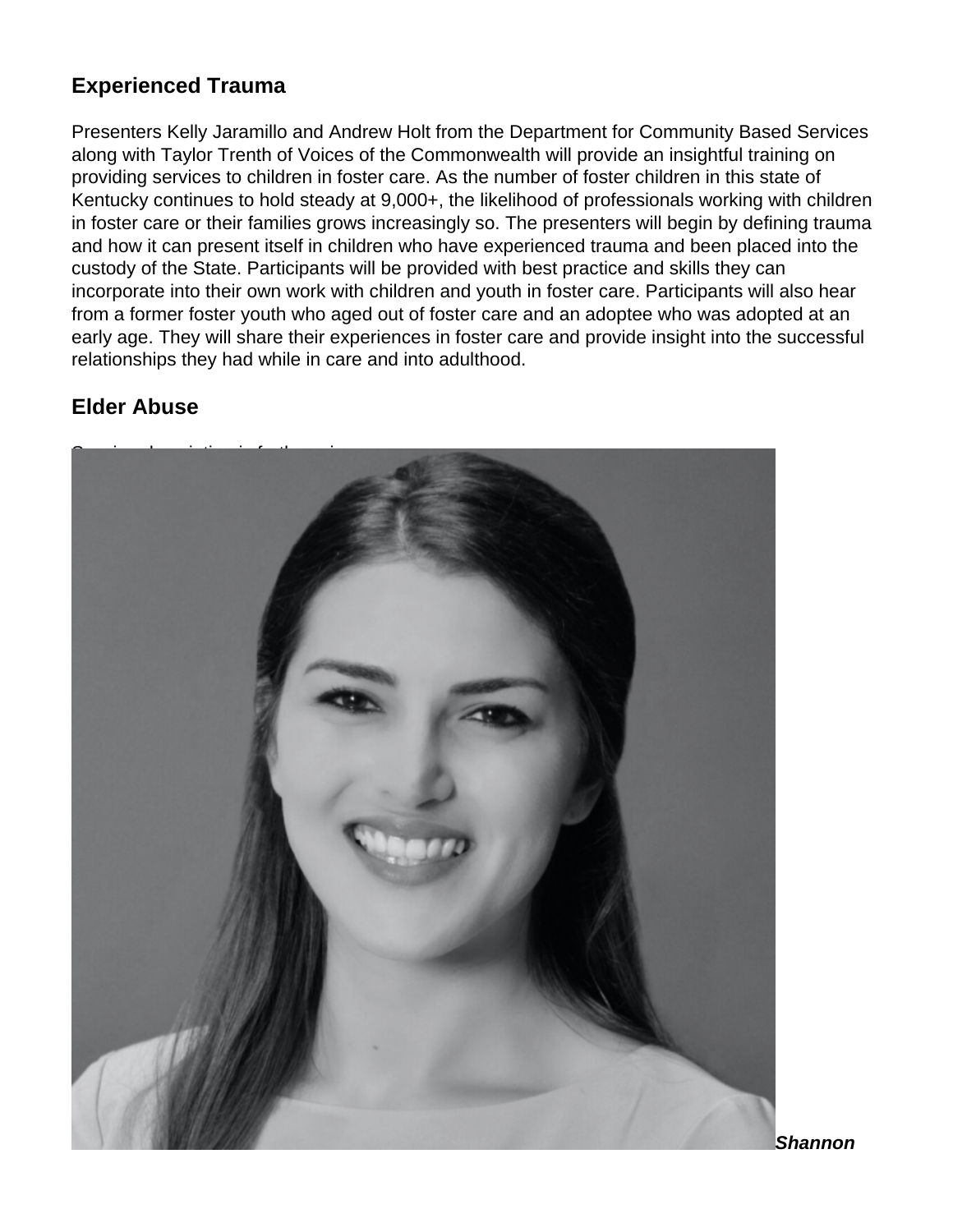was born and raised in the foothills of the Blue Ridge Mountains in Wilkesboro, North Carolina. In 2009, Shannon received her Bachelor of Arts in Political Science and English Literature from the University of North Carolina at Chapel Hill where she was a Herring Scholar. A year later, Shannon followed her college roommate to Louisville, Kentucky where she interned with the Legal Aid Society. Shannon fell in love with the Commonwealth and decided to pursue her law degree at the University of Kentucky. As a law student, Shannon was an Articles Editor for the Kentucky Law Journal and an active member of the International Law Society. In 2015, Shannon graduated from the University of Kentucky's College of Law and Patterson School dual degree program receiving both a Juris Doctorate and a Master of Arts degree in Diplomacy and International Commerce. Since becoming a licensed attorney, Shannon has practiced exclusively in the field of immigration law; she prides herself on being an effective advocate for immigrants in

 $t$ raveling, and cheering, and cheering on the Carolina Tarheels.

 $t$  states of  $K$  shannon is fluent in  $\mathbb{R}$  around in Spanish. In her free time, she enjoy in the spending time with her husband, Connor, and the son, Beckett. She also finds in the son, Beckett. She also finds in the son, Beckett. She also finds in the son, Beckett. She also finds in the son, Beckett. She

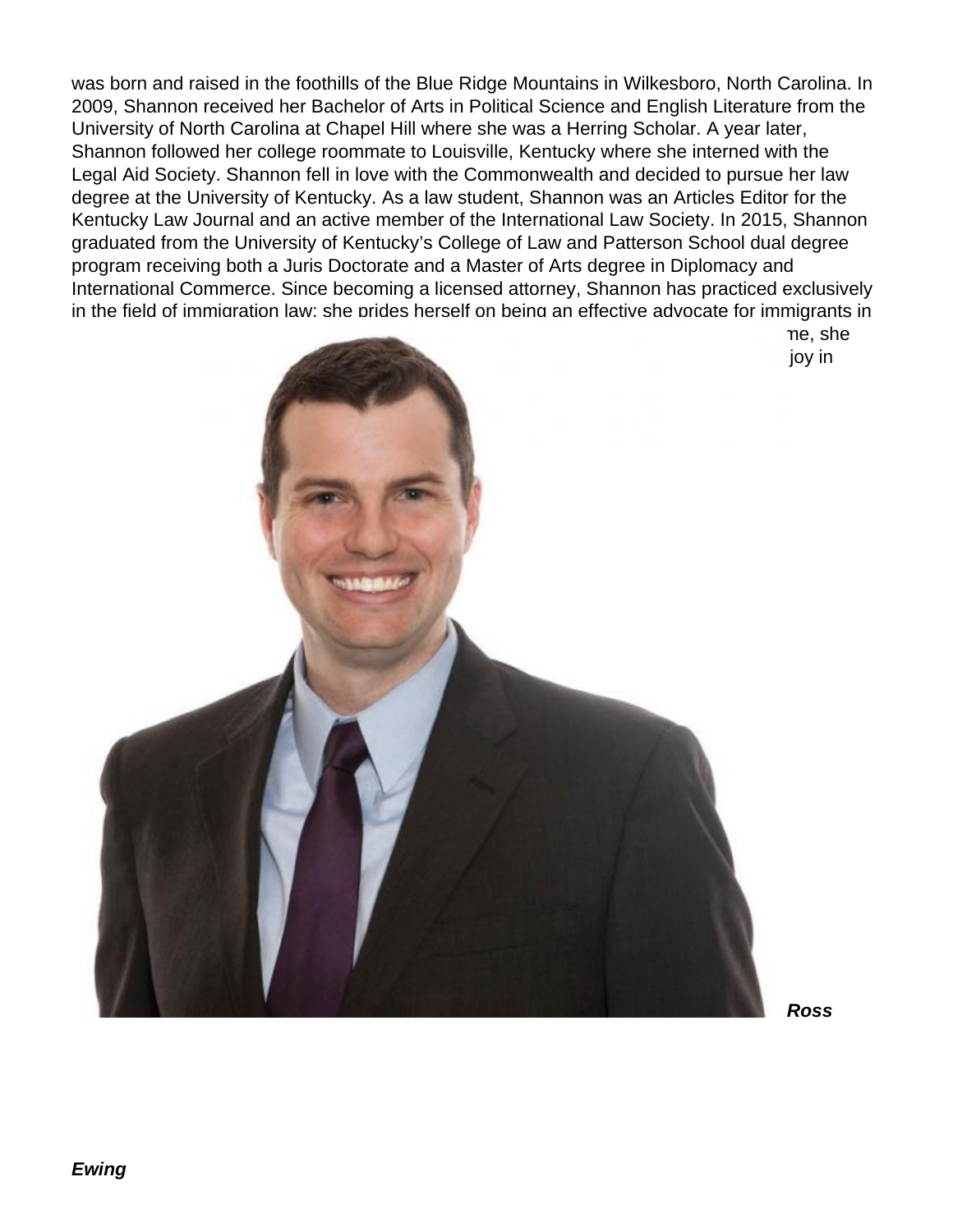is a family law attorney and mediator in Lexington, Kentucky. He is a Fellow of the American Academy of Matrimonial Lawyers and has held many leadership positions in the Kentucky bar and his local community. Ross was founding president of the Kentucky Bar Association's LGBT Law Section and is a long-time volunteer with the Kentucky Lawyers Assistance Program. He is also an adjunct professor at the University of Kentucky J. David Rosenberg College of Law. Outside of work, Ross enjoys reading, hiking, and traveling with his husband.



**Andrew Holt** is the Supervisor of

the Foster Care and Adoption Training Team. Andrew obtained his Master of Social Work from the University of Kentucky in 2016. He has been employed with the Department of Community Based Services for over 10 years. Andrew has primarily worked with foster families during his career with the State and has also worked with children and their biological families. Andrew has also worked with the United Methodist Children's Home in their Independent Living Program as a case manager and with the Ronald McDonald Charity House as a policy developer to ensure families stay together during crisis related to medical issues. Andrew's passion to help families experiencing the foster care system stems from his experience in foster care. At a young age he was placed in the foster care system due to physical and verbal abuse. After spending a short time in foster care, he was adopted by a family. He experienced and overcame different barriers related to his early trauma that impacted him through young adulthood. Through training other foster parents, he is able to share how his family provided him the strength to develop resilience.



 $\alpha$  his adoptive parents and his  $\mathbf w$  enjoys traveling to Maine,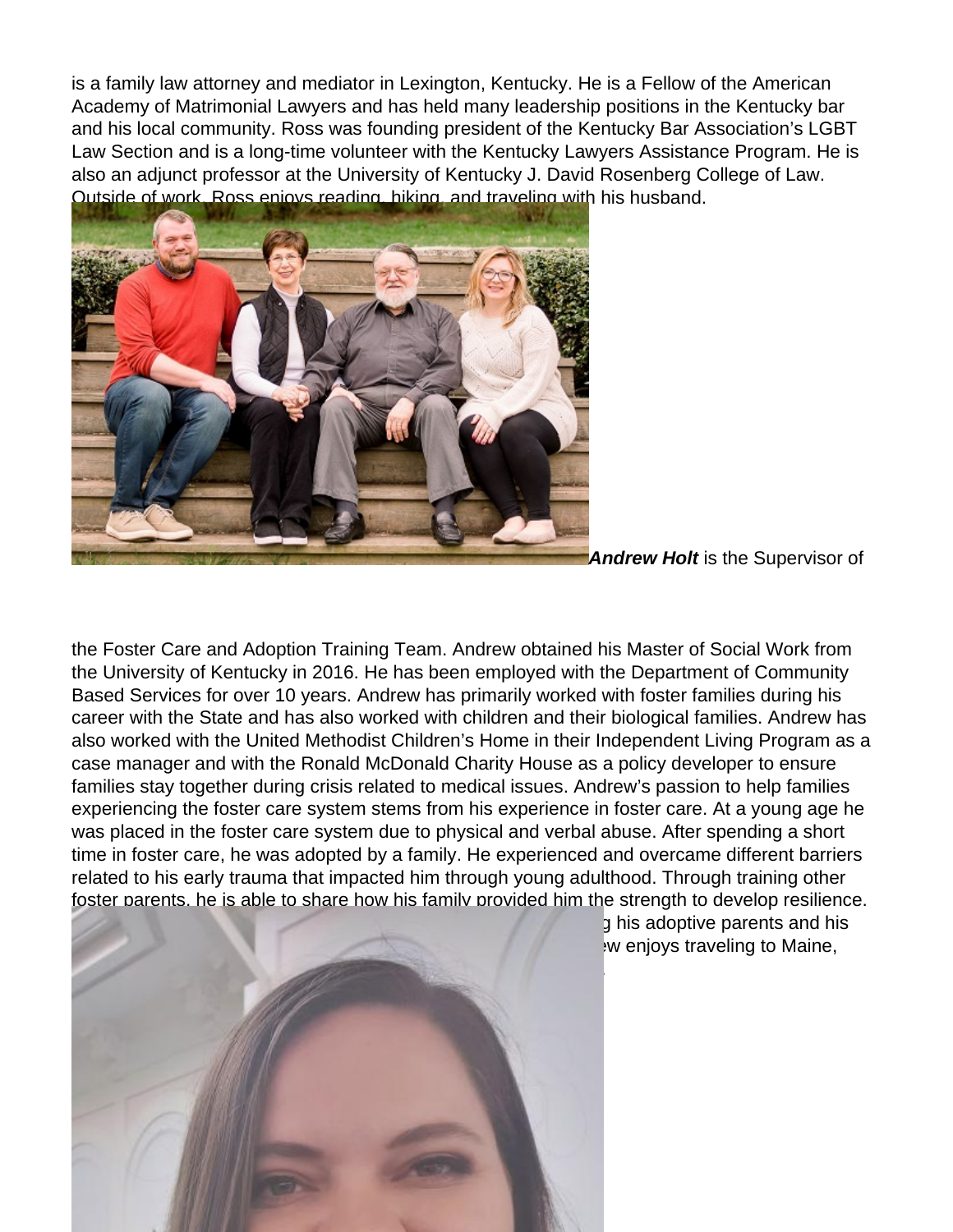the Foster Care and Adoption Training Team. She obtained her Bachelor of Criminal Justice Administration in 2012 and a Master of Social Work from Campbellsville University in 2015. She has been employed by the Department for Community Based services for 6.5 years. During her first two years with DCBS, she worked to provide ongoing services to families in need and helped to reunite families. For the last 4 years, she has worked with the Foster Care Training team and works primarily with relatives seeking approval as foster parents for a child placed with them. In her free time, she enjoys spending time with her husband and their three dogs. Their favorite activities are watching new movies (especially Star Wars and superhero) and playing board games. They enjoy road tripping, with their longest trip being more than 2,400 miles from Oregon



within her church and planning new service

**Charles Lay** retired from the Army at the end

of 2011 as a Master Sergeant with over 23 years of active military service. He got his start in the victim services field while stationed in the Middle East as an Equal Opportunity Advisor and a Sexual Assault Response Coordinator providing victim services to Army units in Iraq, Afghanistan, Kuwait, and Qatar from 2008-2010 for 26 months. He began his civilian career in 2012 working with the Kentucky National Guard as an Assistant Sexual Assault Response Coordinator, then as a Victim Advocate Coordinator until December 2018. In December 2018 Charles took a new position where he currently works as the U.S. Army Human Resources Command's Sexual Harassment/Assault Response and Prevention (SHARP) Program Manager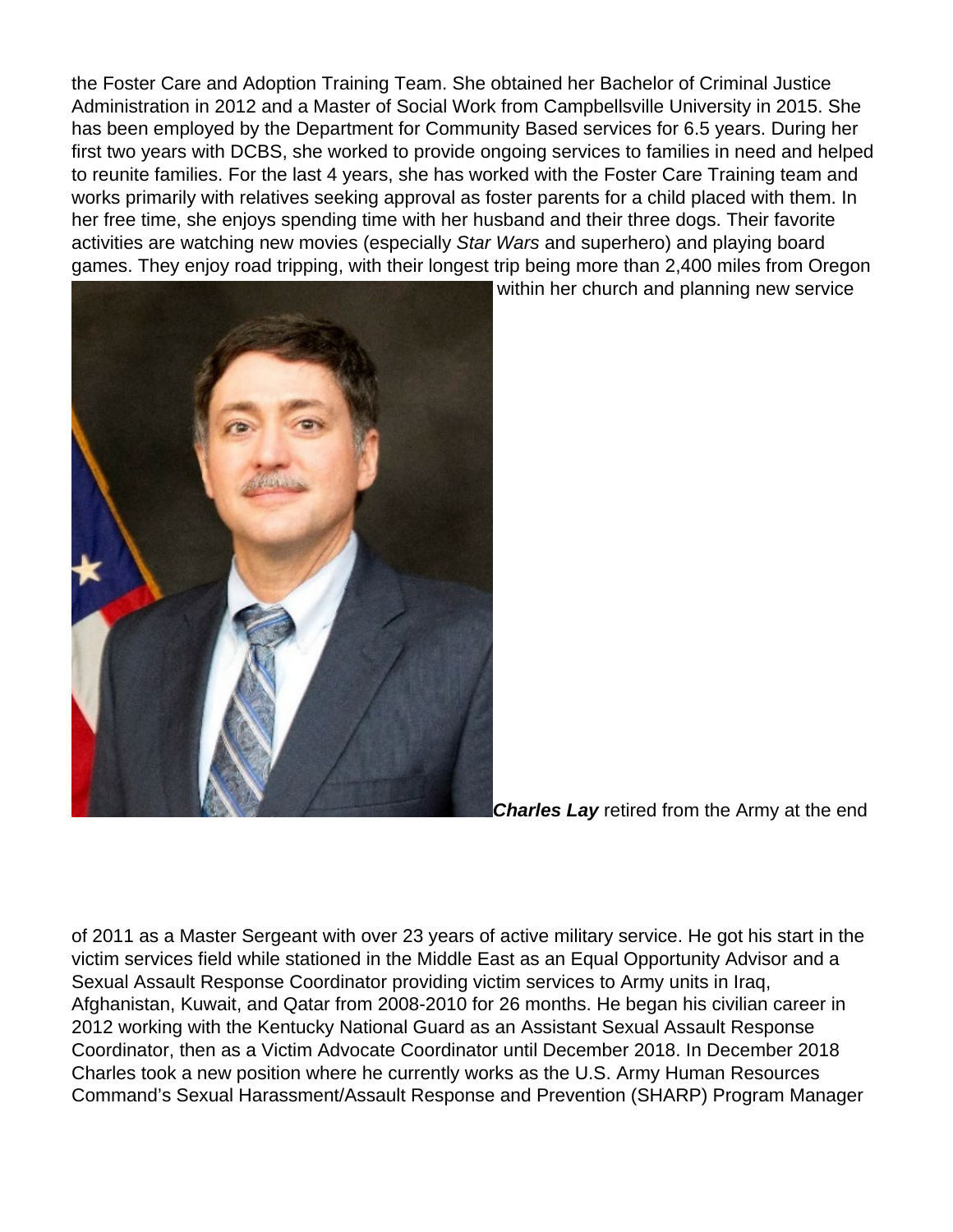at Fort Knox, KY. Charles holds several national certifications, as well having completed a



**Taylor Trent** is the Chair of

Voices of the Commonwealth and a social work major at Eastern Kentucky University. Taylor's focus is on advocacy for sibling relationships while in foster care. As a former foster youth, Taylor witnessed domestic abuse within her own home between her biological parents. Taylor was in the foster care system for over ten years. Taylor joined Voices of the Commonwealth to advocate for foster care change and since joining, she has climbed the ladder from a secretary to advocate to chairperson. Taylor's role is to help make changes within legislation by sharing her story. Taylor works with parents on how to treat foster youth and how to maintain stability with the new foster youth in their homes, and she speaks with foster youth to help them understand that there are others who are there to support them through their time in the system. Taylor wants foster youth to know she is there as a voice who is always going to shout out loud to be heard and to be taken seriously on their behalf.

### **Conference Materials**

Conference materials will be available here closer to the conference.

### **Operation Donation**

Every year the conference organizers choose a different local organization for participants to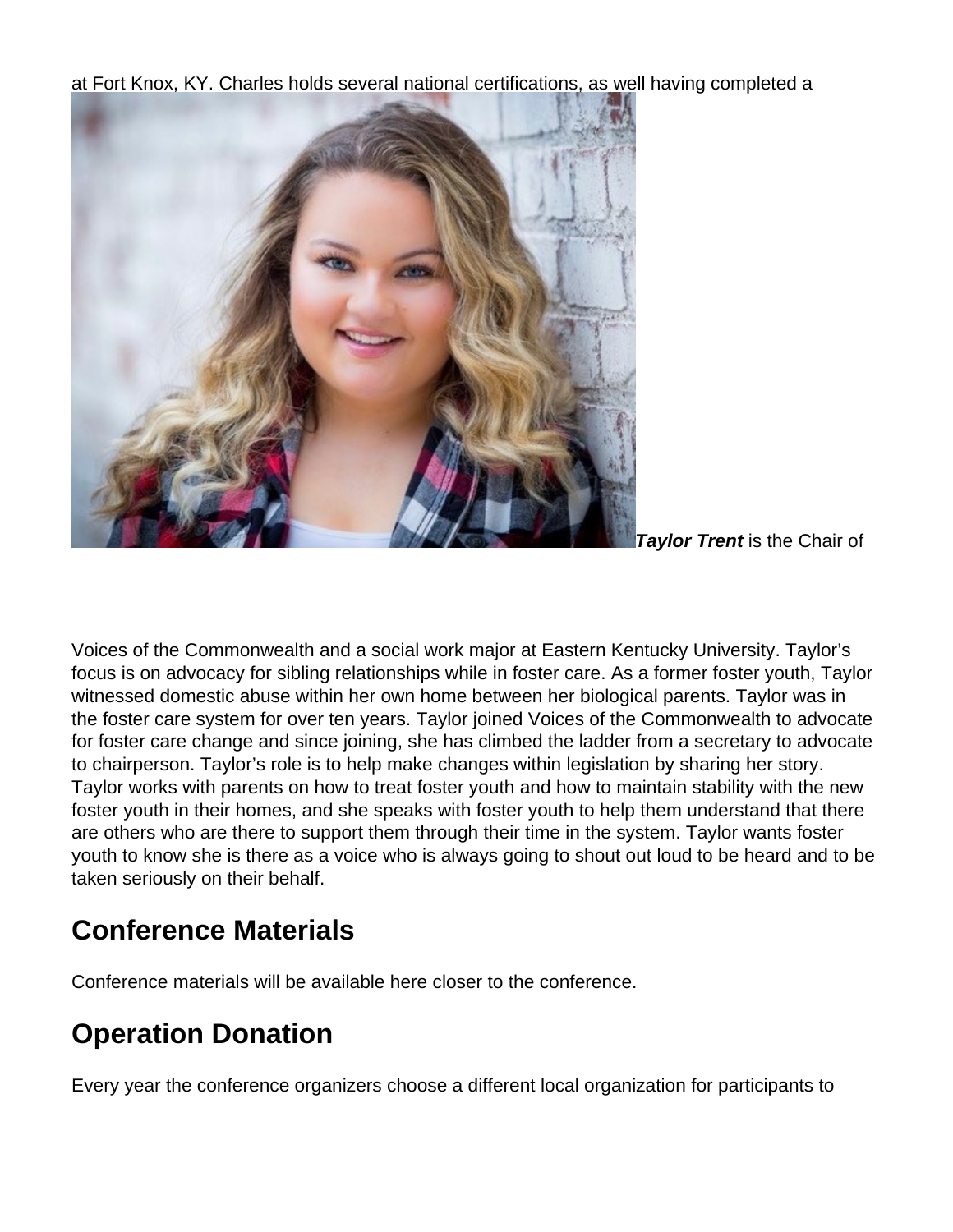donate personal items. Because of the hybrid nature of this conference, we are providing two different ways to donate to two very worthy organizations. On the registration form, you will see the opportunity to donate to [GreenHouse17.](https://greenhouse17.org/) If you attend in-person, please consider bringing in a set of twin sheets for [Hope's Wings](https://www.hopeswings.org/). A drop-off spot will be at the registration table.

### Is This Conference For Me?

Individuals who work in any capacity with individuals who have experienced domestic violence and those who work with older individuals in any capacity will benefit from this conference. This would include, among others:

- social workers
- health professionals
- nursing home administrators
- attorneys
- case managers
- court personnel
- victim advocates
- law enforcement officers
- licensed clinical alcohol & drug counselors

### CEUs/CLEs

Certificates will be emailed to attendees within two weeks of the conference.

Approval has been granted as follows:

• Kentucky Bar Association: 5.50 CLE credits / 0.00 ethics credits

Activity No. 241634; Sponsor No. 0736

• Highlands ARH Regional Medical Center: 6.6 contact hours

Provider Offering Number: 4?0031?12?22?0217. Highlands ARH RMC is an approved provider of CE by the Kentucky Board of Nursing

Continuing education applications have been submitted to the following and approval is pending from the following:

Southeast Kentucky Area Health Education Center (Southeast AHEC)

CEU have been requested and applications are pending for the following professions: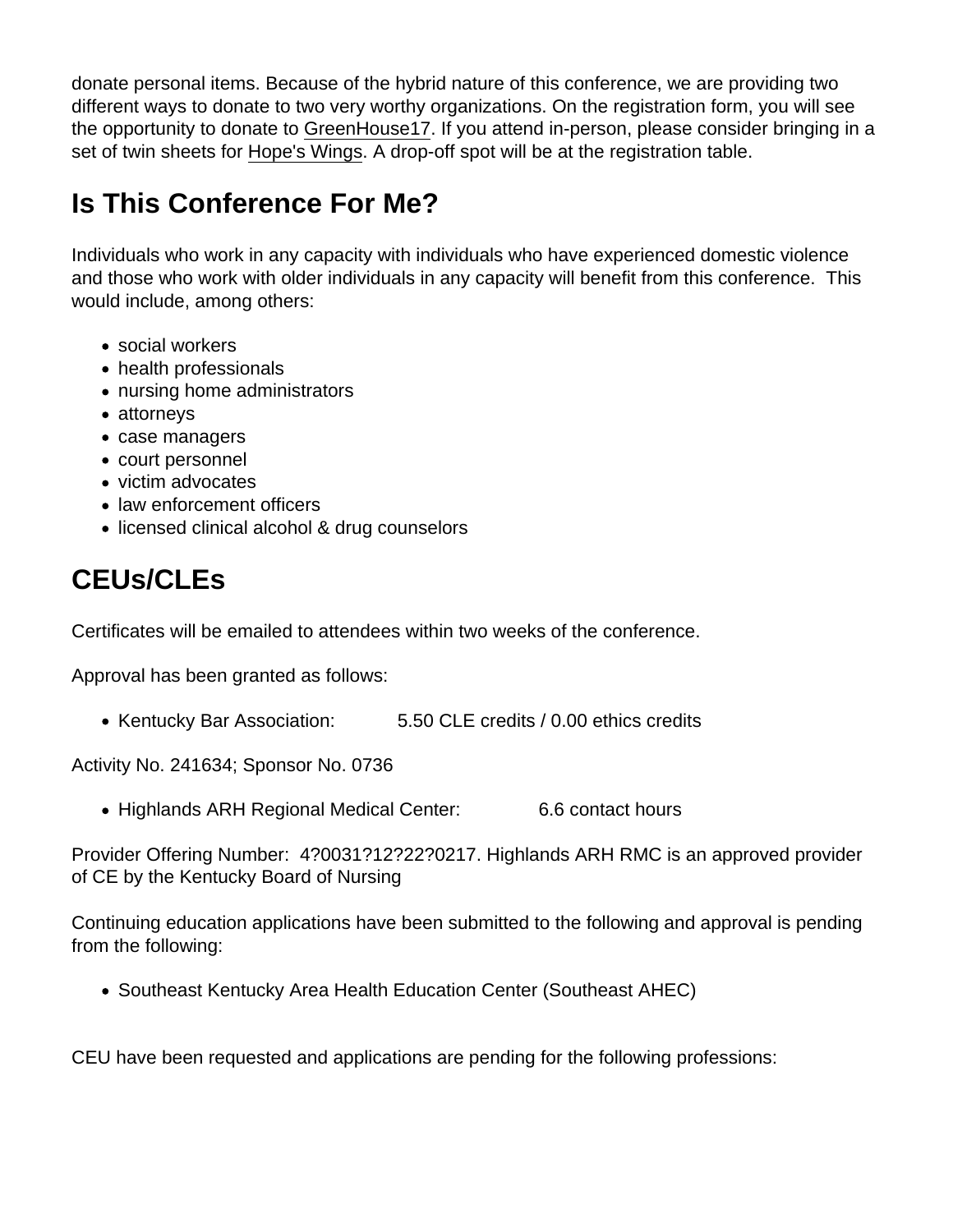- Social Workers
- Licensed Professional Counselors
- Nursing Home Administrators
- Licensed Clinical Alcohol & Drug Counselors
- Psychologist

### Local Accommodations and Activities

Richmond (Madison Co.) is located approximately 15 miles north of Berea, home of Berea College, the Kentucky Artisan Center, and many craftsmen and artists. It is approximately 24 miles from the Hamburg area of Lexington and 27 miles from downtown Lexington.

Richmond is the home of the Battle of Richmond Visitors Center and Battlefield Park, Eastern Kentucky University, Boone's Trace National Golf Club, and a number of other local attractions including vineyards, distilleries, and breweries within a half hours' drive, including Fort Boonesborough State Park,

Additional information can be found here: [https://visitrichmondky.com/.](https://visitrichmondky.com/)

There are a number of hotels in the area. Those located at Exit 87 are the closest to the Perkins Building at EKU. These include: Best Western Holiday Plaza, Comfort Suites, Hampton Inn, Holiday Inn Express, , Towneplace Suites Marriott, and Tru by Hilton.

### COVID Safety Plan

If it is deemed unsafe to hold this Conference in person, it will be offered as a live, interactive Zoom Webinar on the same date and following the same agenda times. We will email all participants as soon as that decision is made to update them.

To help you decide whether you prefer in-person attendence or virtual here is some information about event logistics.

Hand Sanitizer Stations: We will have hand sanitizer accessible to everyone throughout the event.

Masks : We will follow all local and university guidelines around masking. At this time, masks are optional but welcome. Masks will be available at the registration table.

Spacing Measures : If at full capacity (150) there will not be room for social distancing. Participants will be seated at long workshop-style tables.